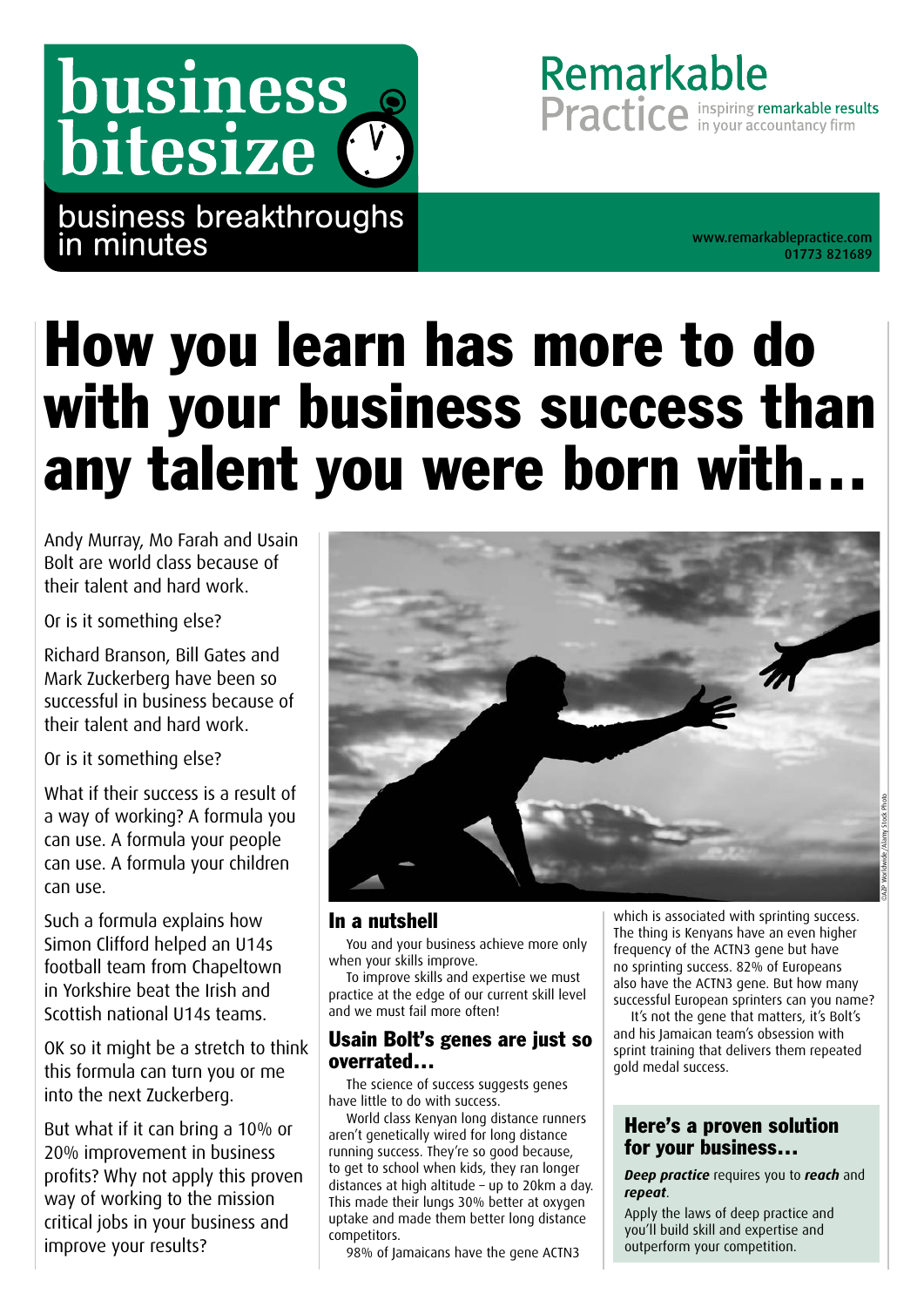#### Is this your untapped competitive advantage?

The science says it's not genetics that determines someone's skill and capabilities. It's their depth of practice.

In sport, *repeated* practice is expected. In fact, if you want to be any good, you need to practice more often than you play.

Business is different.

In business, practice is seen as a cost. And if costs are to be kept to a minimum, practice is often avoided.

If you think differently and apply a little *deep practice* (practicing at the very limit of your capabilities) every day or every week, your skill and expertise will improve. So will your results!

#### The key is smaller and heavier balls…

In 1997 Simon Clifford borrowed £5,000 to fund a trip to Brazil to learn about 'Futsal' (Futebol de Salão – football in a room). Why?

Because the Brazil national football team had more players in the world's top football leagues than any other. They had also won the World Cup more times than anyone. How come?

All over Brazil kids play futsal. Small room-sized pitches and a heavier ball.

Brazilian futsallers make more mistakes. There's just no room in this five a side game. Passing lanes are ridiculously tight. Defensive pressure is constantly tight also. Players have to either dribble or accurately thread a pass to a team mate.

Not until they're 12 years or over do the kids get to play football as we know it. They make football look easy (because, compared to futsal, it is).

Clifford brought futsal to Chapeltown, and coached the U14s team using futsal. They went on to beat both the Scotland and Irish national U14s football teams.

#### Here's the science behind what's happening…

*Insulation* is happening.

Insulation of your brain circuits. Insulation means speed and precision. Like the cable on your TV is wrapped in insulating plastic. Every time you perform an action or skill the relevant brain circuits are wrapped by an extra layer of *myelin insulation*.

For bare brain circuits – no myelin – the signal speed in the brain is 2 miles per second. For fully myelinated circuits, the signal speed is 200 miles per second.

Brazilians, Kenyans and Jamaicans are brilliant at adding more myelin to their football, running and sprinting brain circuits. Plumbers myelin-wrap their plumbing brain circuits. Sales people myelin-wrap their sales circuits. Engineers myelin-wrap their engineering brain circuits.

Myelin builds a better, faster brain and a better, faster business too.



*Reaching, failing and reaching again is a common thread of deep practice.*

#### Accelerate your performance and your business results…

Dan Coyle for his inspiring book 'The Talent Code' visited the hotbeds of talent production. He posed the question:

#### *"What if you could do a month's worth of practice in just 6 minutes?"*

Coyle was looking for the common threads to explain exceptional levels of performance in these hotbeds.

The small island of Curacao has a population the size of York or Basildon but it provides 1 in 9 of the major league baseball players in the USA. Spartak is a small rundown Russian tennis club that has provided more top 50 tennis players than any other club. 21 of the top 100 women golfers are from Korea. And there's Chapeltown too! They all use deep practice.

#### Common threads of success…

*"When you operate on the edge of your ability, when you are reaching, failing, reaching again, learning velocity goes way up. It goes way up." – Daniel Coyle 'The Talent Code'*

Myelin and skill improvement respond best to being stretched. To falling over. To reaching at or beyond the edges of your ability.

A baby learns to walk quickly because they are constantly reaching for the next, better level of toddling! They fall over a lot. They get lots of coaching. They keep stretching themselves till they have mastered walking. Then they reach again and start learning to run, skip, jump!

When we struggle we get smarter, faster, better. Check out the downloadable tools to see how struggle really works.

What are you doing to reach beyond the edges of your and your team's skill level?

#### Rules to accelerate learning and performance…

**1. REPETITION AT THE EDGE** Myelin and skill improvement requires repetition but as Coyle puts it:

*"Spending more time is effective – but only if you're still in the sweet spot at the edge of your capabilities, attentively building and honing circuits."*

And if you practice at the edge of your current skill level you'll fail, you'll fall over often like a staggering baby does.

#### **2. CHUNK IT**

'In 7 weeks learn a year's worth of material' is the de facto motto of the Meadowmount School Of Music.

This humble school has given us four of the world's best violinists including Yo-Yo Ma. At Meadowmount they are experts at

chunking:

- **One big chunk** look intently at the whole piece of music or task in the round
- Practice the **smallest chunks** short sequences of notes or sub-tasks – practice in random order
- **Slow it down** going slow allows you to recognise and attend to errors – going slow helps you build a working blueprint of the skill

Chess masters are also masters at recognizing chunks of master games and practicing those chunks. They make a move (the smallest chunk) and compare it to the winning move and work out why the move works.

How can you chunk important jobs or tasks in your business and perform deep practice on these chunks to improve your skills and your results?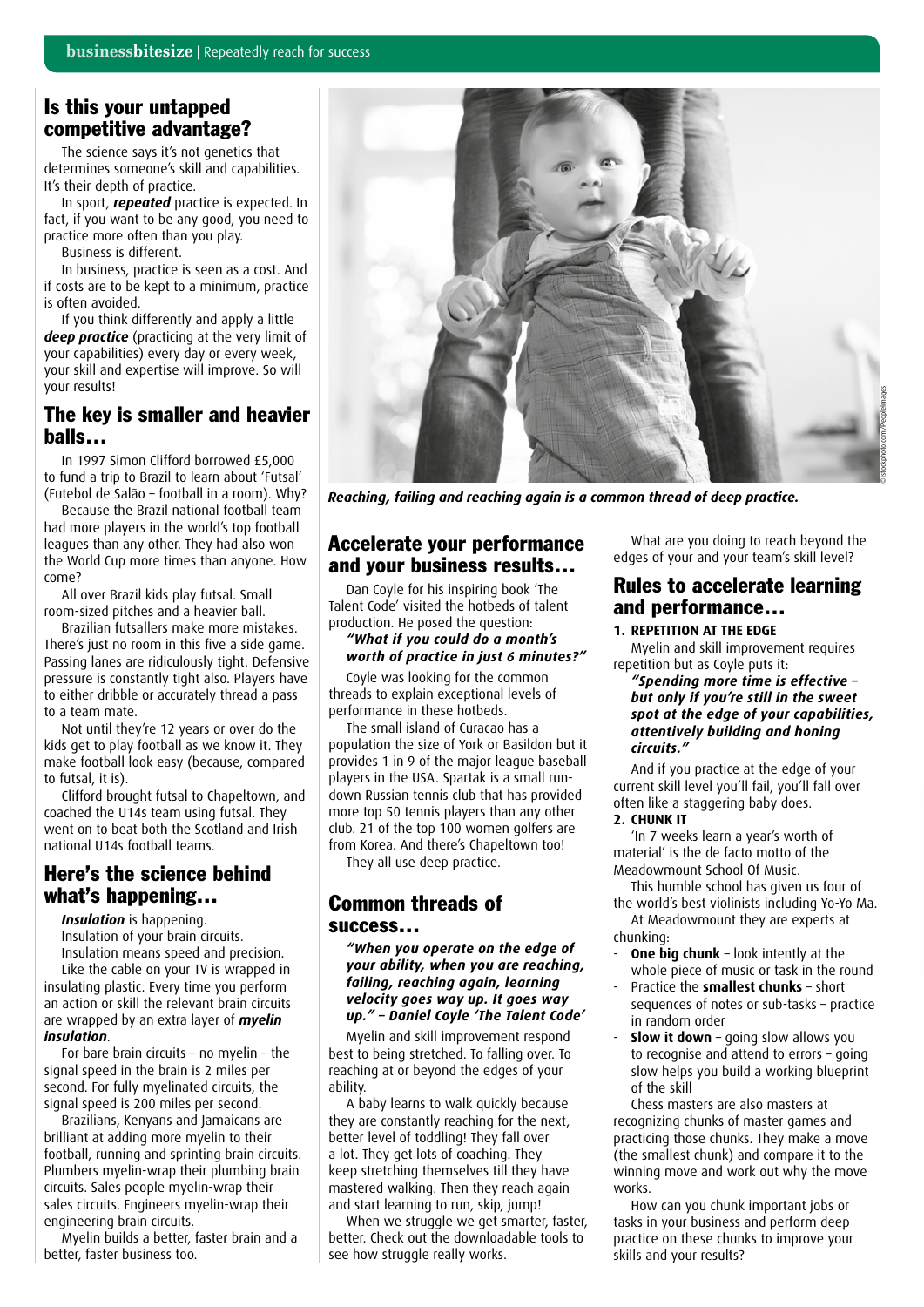## $\mathbf{I}$  flin

#### [www.remarkablepractice.com](http://www.remarkablepractice.com) | 01773 821689

#### TIME TO DISAGREE

#### "Constantly reaching for faster and better is tough. I'm not sure I or my people are up for that!"

The social psychologist Dr Carol Dweck has studied motivation for 30 years. *Motivation* is key to deep practice success.

Dweck gave some children a fairly easy puzzle. Afterwards they were given one of two verbal responses:

1. "You must have worked really hard"

2. "You must be smart at this"

When given a further test the praisedfor-effort group (1) improved scores by 30% whilst the praised-for-intelligence group's (2) score dropped by 20%.

The learning - *acknowledge effort not intelligence* to motivate people to struggle.

More on this in the downloadable tools accompanying this Business Bitesize where you'll discover what the world's best ever coach across all sports says to his people.

#### "Encouraging people to make mistakes can cost me customers, revenues and profits, not improve them."

Investing 1 of your 40 hours a week working with one of your people at the edge of their skill level is just 2.5% of your time.

And why not coach deep practice with your people as they work on-the-job?

You could get them to be 10% better at their job. Together you could get them to be faster and do more. They could do more so you do less or you can go do other more valuable work.

Andy Murray knows he'll fail to win if he fails to practice with his coach's feedback.

Time to start to reach and repeat with your team whilst working on-the-job?

#### "We're busy enough already without putting two people on one iob."

Teaching people to drive or fly is fraught with danger. But repetition is achieved without risking lives in simulators or dualcontrol cars.

How do you take this idea and apply it to just 1 hour of practice a week and drive your business forward?

#### "Please tell me more"

Daniel Coyle's book is rammed with inspirational stories and detailed insights.

It's why Tom Peters, (world renowned business author) said: "You will not read a more important and useful book".

Want more? See some examples and

try some exercises to make more of deep practice – check out the downloadable tools here…

> Get Your Bitesize [Support Tools Now](http://bit.ly/reachsuccesstls)

#### Your reputation as a value added accountant really matters. This reputation is at risk

unless you share high value business breakthroughs with your clients and contacts. Business Bitesize can help you do this. You can also become the only accountancy firm doing this in your area. Find out more here…

[www.businessbitesizeforaccountants.com](http://www.businessbitesizeforaccountants.com)

### Your feedback is

important to us. We'd love to know what you think of Business Bitesize. Click on this link [here](https://www.surveymonkey.com/s/BusinessBitesize) to give us your feedback and answer a single question.

And of course, if you'd like to share this report directly with any of your colleagues, friends and contacts … f[eel fr](http://twitter.com/intent/tweet?text=Check%20out%20this%20library%20of%20great%20business%20insights%20http://www.businessbitesize.com/remarkable_practice)[ee.](http://www.facebook.com/sharer/sharer.phpu=http://www.businessbitesize.com/remarkable_practice)

flin



## 4 helping hands for you…

Deep practice – 'Reach and Repeat' can transform your success and the success of your people and your business.

- 1.Ruthlessly eliminate passive learning
- 2.Embrace struggle reach at the edges of your skill level
- 3.Embrace repetition practice often with a coach
- 4.Coach well praise the effort not the intelligence or 'natural talent' – give factual feedback

#### **ULTIMATE ARGUMENT:**

#### "How do I know the constant reaching at the edges of my skills and repetition will grow my business?"

You already know that in a fast moving business world you need to improve just to stand still. Doing the same old, same old will mean the eventual demise of your business.

By helping your people (and yourself) improve skills and expertise through deep practice you set yourself up for success.

**STOP** allowing yourself to freewheel and miss out on the value of repeating deep practice.

**START** encouraging yourself and your people to make mistakes and use those errors to signpost better performance.